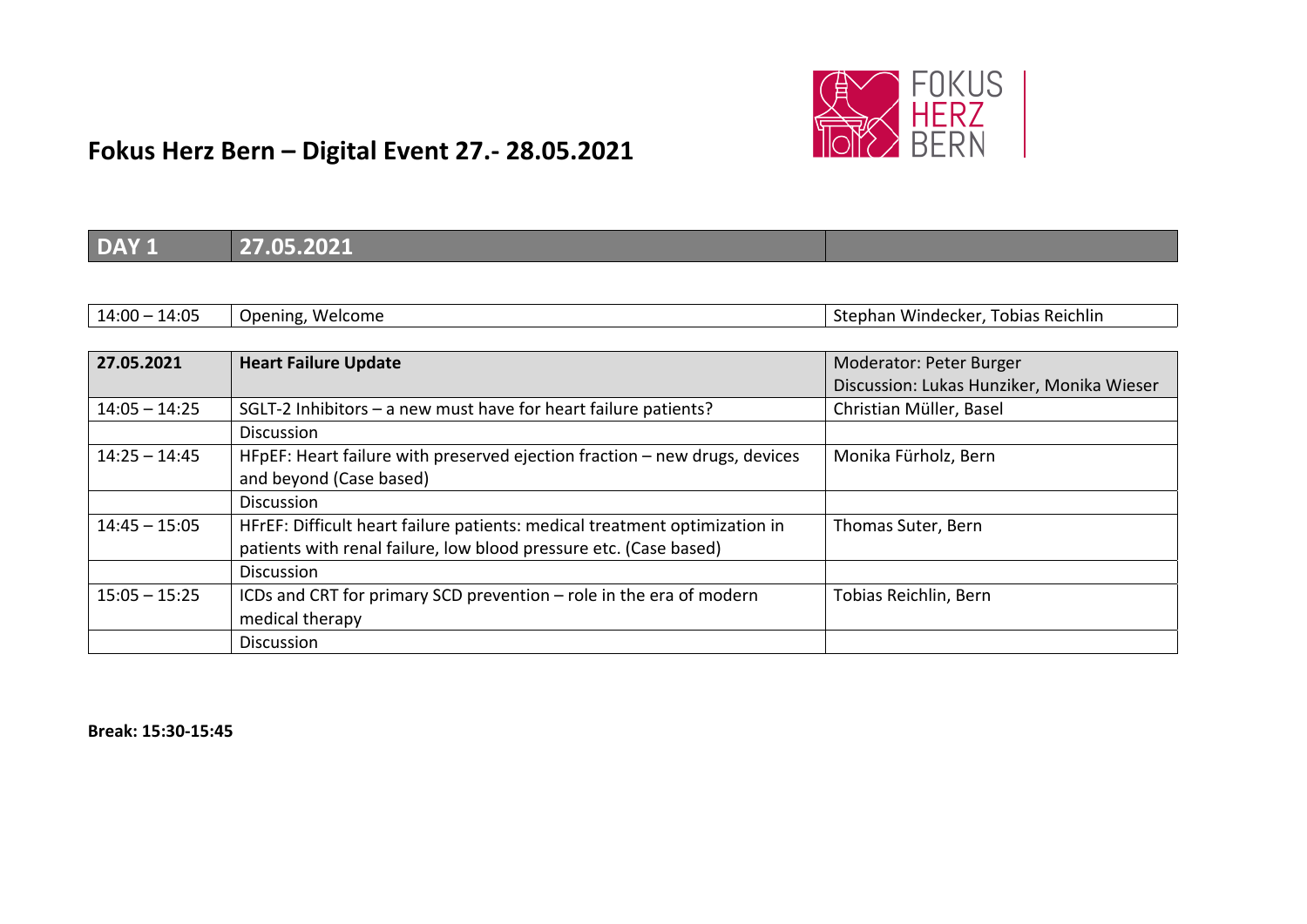

| 27.05.2021      | <b>KEY NOTE LECTURE II</b>               | Moderator: Stephan Windecker, Katja |
|-----------------|------------------------------------------|-------------------------------------|
|                 |                                          | Odening                             |
| 15:45 – 16:05   | SARS-CoV2: Insights by an epidemiologist | Peter Juni, Toronto                 |
| $16:05 - 16:15$ | <b>Discussion</b>                        |                                     |

#### **Break: 16:15‐16:30**

| 27.05.2021      | <b>Arrhythmias</b>                                                        | <b>Moderator: Tobias Reichlin</b>        |
|-----------------|---------------------------------------------------------------------------|------------------------------------------|
|                 |                                                                           | Discussion: Michael Kühne, Katja Odening |
| $16:30 - 16:50$ | AF Guidelines 2020: what is important, what is new?                       | Michael Kühne, Basel                     |
|                 | <b>Discussion</b>                                                         |                                          |
| $16:50 - 17:10$ | Antithrombotic therapy in patients with atrial fibrillation and coronary  | Marco Valgimigli, Lugano                 |
|                 | artery disease                                                            |                                          |
|                 | <b>Discussion</b>                                                         |                                          |
| $17:10 - 17:30$ | His-Bundle Pacing, leadless pacing & S-ICD - which of the new devices for | Andreas Häberlin, Bern                   |
|                 | which patient?                                                            |                                          |
|                 | <b>Discussion</b>                                                         |                                          |
| $17:30 - 17:50$ | SCD: the pathologist's perspective / forensic examiner's perspective      | Yara Banz, Bern                          |
|                 | <b>Discussion</b>                                                         |                                          |
| 17:50-18:00     | Wrap-up and closure of Day 1                                              |                                          |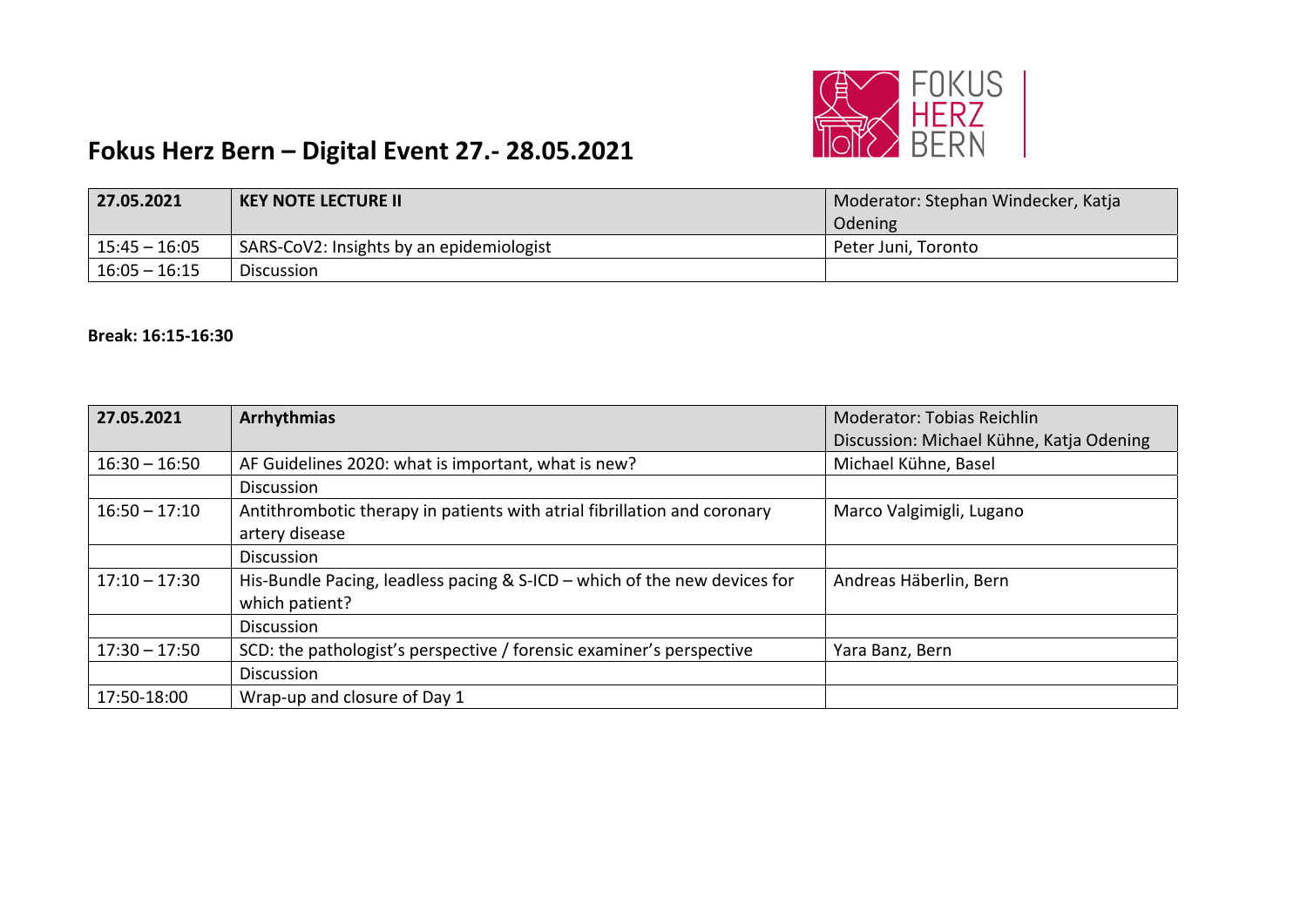

| $14:00 - 14:05$ | Welcome                                                                | Stephan Windecker, Christoph Gräni    |
|-----------------|------------------------------------------------------------------------|---------------------------------------|
|                 |                                                                        |                                       |
| 28.05.2021      | <b>Coronary Artery Disease</b>                                         | Moderator: Stephan Windecker          |
|                 |                                                                        | Discussion: Njomeza Susuri, Alexander |
|                 |                                                                        | Kadner                                |
| $14:05 - 14:25$ | 2019 ESC Guidelines on Chronic Coronary Syndromes: Work-up of patients | Christoph Gräni, Bern                 |
|                 | with suspected CAD                                                     |                                       |
|                 | <b>Discussion</b>                                                      |                                       |
| $14:25 - 14:45$ | ISCHEMIA and the role of revascularization (PCI and CABG) in chronic   | Lorenz Räber, Bern                    |
|                 | coronary syndromes                                                     |                                       |
|                 | <b>Discussion</b>                                                      |                                       |
| $14:45 - 15:05$ | 2020 ESC Guidelines on NSTE-ACS-implications for clinical practice     | Marco Roffi, Geneva                   |
|                 | <b>Discussion</b>                                                      |                                       |
| $15:05 - 15:25$ | LDL Lowering and Beyond                                                | Francois Mach, Geneva                 |
|                 | Discussion                                                             |                                       |

#### **Break: 15:30‐15:45**

| 28.05.2021      | <b>KEY NOTE LECTURE I</b>                  | Moderator: Georgios Siontis, Christoph<br>Gräni |
|-----------------|--------------------------------------------|-------------------------------------------------|
| $15:45 - 16:05$ | Big data and AI in cardiovascular medicine | Christian Lovis, Geneva                         |